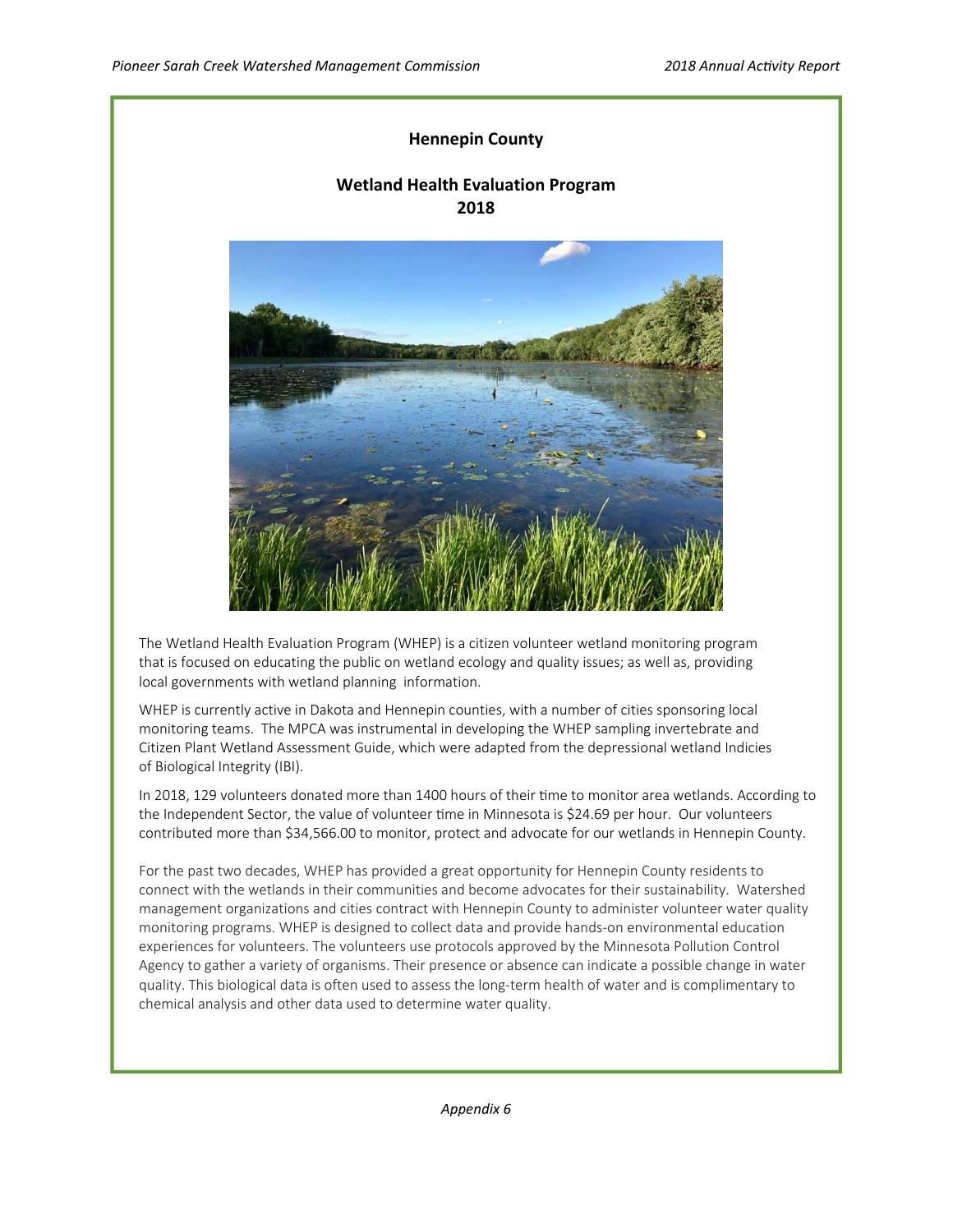The data collected is primarily used by watershed management organizations and cities. Some organizations use the data to communicate to residents about the health of their local water resource. Some organizations have used the data to identify or track impacts of restoration efforts. They may also use the data as a historic catalog of specific organisms that have been collected and identified. For example, the county's program has data going back 17 years on Minnehaha Creek. In many cases, organizations use the data to fulfill the education requirement for storm water management plans.



| Pioneer/Sarah Watershed Management Commission |                                                                                                                                                                                                                                                                                                                                                                        |              |              |
|-----------------------------------------------|------------------------------------------------------------------------------------------------------------------------------------------------------------------------------------------------------------------------------------------------------------------------------------------------------------------------------------------------------------------------|--------------|--------------|
|                                               |                                                                                                                                                                                                                                                                                                                                                                        | Invertebrate | Vegetation   |
|                                               |                                                                                                                                                                                                                                                                                                                                                                        | <b>Score</b> | <b>Score</b> |
| PS-1 Loretto<br><b>Treatment Pond</b>         | The State of MN owns this property. It has<br>several types of ecologically significant habitat<br>in and surrounding it. This site has a large<br>watershed and is downstream from the new<br>Loretto wastewater treatment facility. The<br>data will help us to compare to what we<br>would expect to see discharged from the<br>treatment ponds and what we do see. | 5<br>Poor    | 13<br>Poor   |
| <b>PS-2 Selstad Wetland</b>                   | This site is part of a large watershed that<br>feeds into Lake Independence. We are<br>monitoring what is flowing off the land into<br>the lake. The data will be used in watershed<br>planning to target goal project areas and in<br>our continued monitoring of the larger lakes<br>in the watershed.                                                               | 5.<br>Poor   | 11<br>Poor   |
| PS-3 Dance Hall Creek<br>Wetland              | This site is at the end of Dance Hall Creek just<br>before it flows into the lake. The Sub-<br>watershed is being closely monitored after<br>the assessment was completed. We will begin<br>implementing projects and data will be used<br>to give a baseline and later for comparison to<br>show TMDL progress and potential sources of<br>nutrients in the lake.     | 9<br>Poor    | 15<br>Poor   |

*Appendix 6*